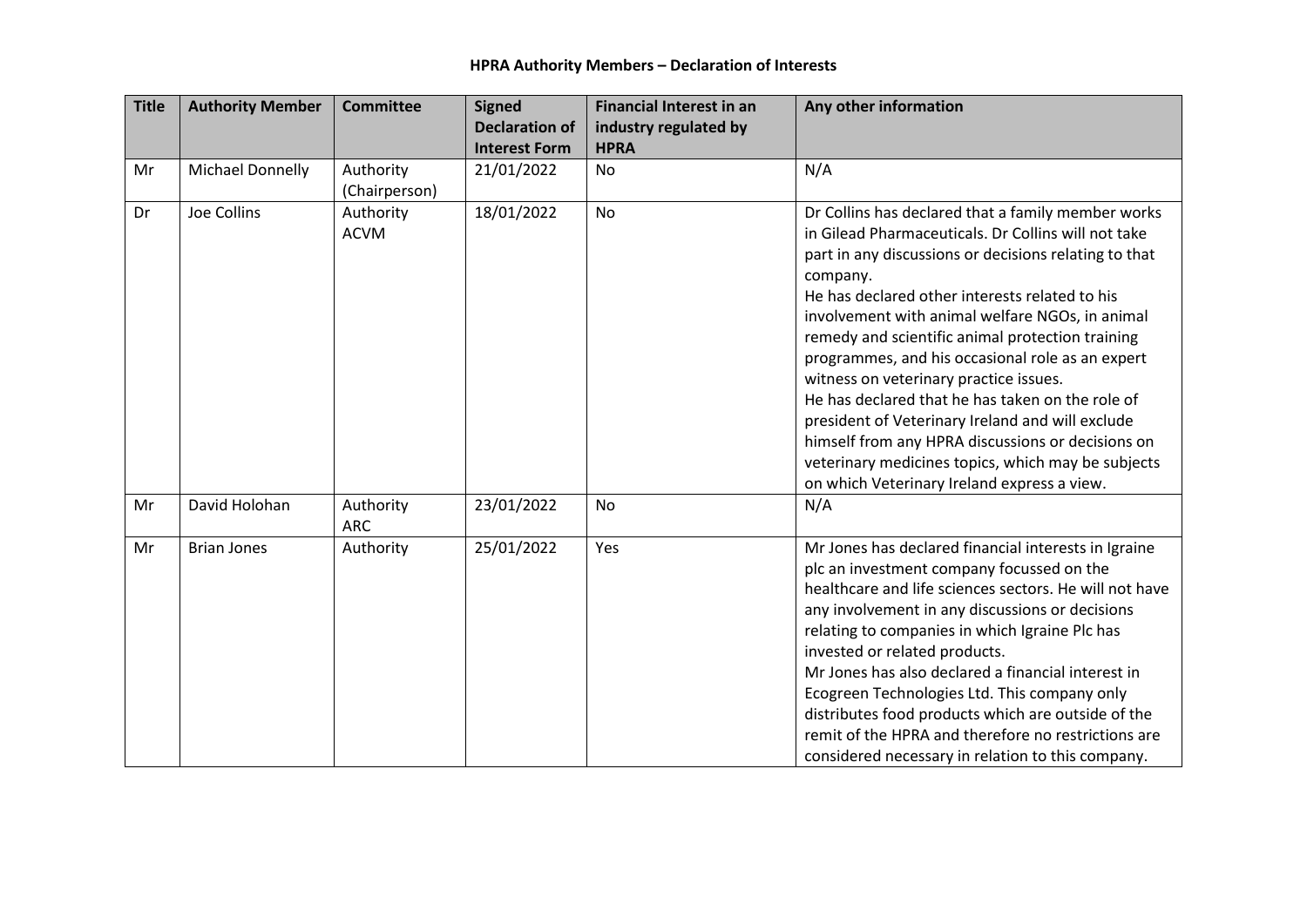| Dr<br>Dr | Elizabeth Keane<br>Paula Kilbane | Authority<br><b>ARC</b><br>Authority | 18/01/2022<br>19/01/2022 | A close family member has<br>a financial interest<br>Yes | A close family member was previously employed by<br>Janssen Pharmaceuticals which is part of the<br>Johnson and Johnson group and also has a financial<br>interest in Johnson and Johnson. Dr Keane will not<br>take part in any discussions or decisions relating to<br>that company or related products.<br>Dr Kilbane has declared that she holds shares in<br>GlaxoSmithKiline. Dr Kilbane will not take part in any<br>discussions or decisions relating to that company or<br>related products.                                                                                                                                                                                                                                                                                                                                                                                                                                                                                                                                                                                                                                                          |
|----------|----------------------------------|--------------------------------------|--------------------------|----------------------------------------------------------|----------------------------------------------------------------------------------------------------------------------------------------------------------------------------------------------------------------------------------------------------------------------------------------------------------------------------------------------------------------------------------------------------------------------------------------------------------------------------------------------------------------------------------------------------------------------------------------------------------------------------------------------------------------------------------------------------------------------------------------------------------------------------------------------------------------------------------------------------------------------------------------------------------------------------------------------------------------------------------------------------------------------------------------------------------------------------------------------------------------------------------------------------------------|
| Prof     | Sharon O'Kane                    | Authority                            | 22/01/2022               | Yes                                                      | Prof O'Kane has declared that she holds restricted<br>stock units and receives director fees as a non-<br>executive director of Livanova, a medical devices<br>company. Prof O'Kane will not take part in any<br>discussions or decisions relating to that company, its<br>products or competitor products and will also not<br>take part in any substantive policy discussions or<br>decision making relating to medical devices, where<br>such discussions or decisions potentially impact on<br>how medical devices are regulated or impact on<br>market access.<br>She has provided details of other roles in which she<br>has provided advice in relation to the development<br>of products and details of products where she was<br>personally involved in product development. She will<br>not take part in any HPRA discussions or decision<br>making relating to those products.<br>Prof O'Kane has also declared a close family<br>member's previous employment but taking into<br>account that this relates to past employment in an<br>organisation that is not regulated by the HPRA, no<br>restrictions are considered necessary in this regard. |